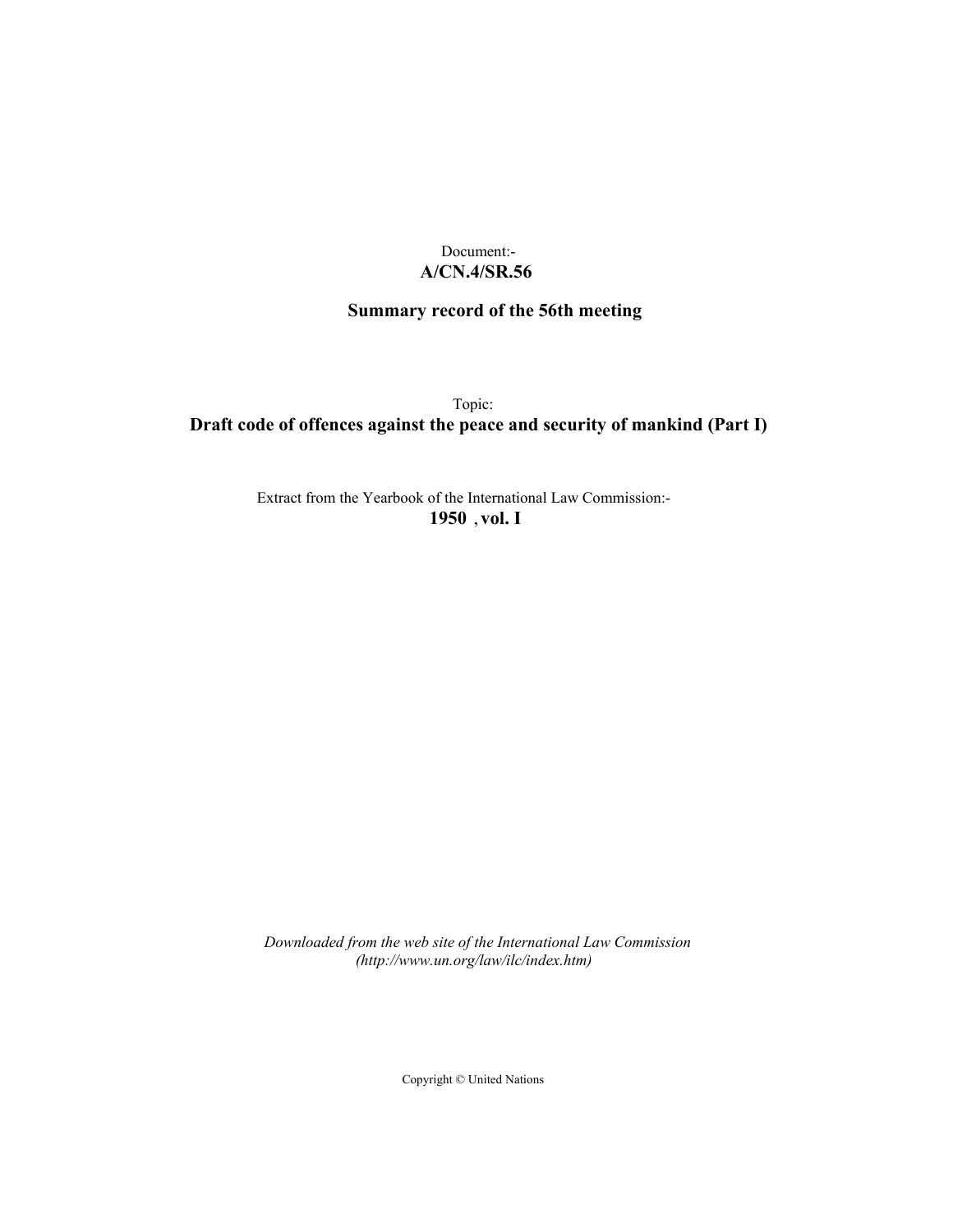Hudson, and would enable the Commission to inform the Assembly that it had done effective work.

90. The CHAIRMAN said that the Commission would take a decision on the matter at the next meeting.

*The meeting rose at 1.15 p.m.*

## 56th MEETING

*Wednesday, 28 June 1950, at 10 am.*

CONTENTS *Page*

Preparation of a Draft Code of Offences against the Peace and Security of Mankind: Report by Mr. Spiropoulos (General Assembly resolution 177 (II) (Item 3 (b) of the agenda) (A/CN.4/25) *(continued)* Crime No. I *(continued)* ........ . 116

| Crime No. II $\ldots$ $\ldots$ $\ldots$ $\ldots$ $\ldots$ $\ldots$ 117 |  |  |  |  |  |  |  |  |
|------------------------------------------------------------------------|--|--|--|--|--|--|--|--|
| Crime No. III 123                                                      |  |  |  |  |  |  |  |  |

*Chairman:* Mr. Georges SCELLE.

*Rapporteur:* Mr. Ricardo J. ALFARO.

#### *Present:*

*Members:* Mr. Gilberto AMADO, Mr. James L. BRIERLY, Mr. Roberto CÓRDOVA, Mr. J. P. A. FRANÇOIS, Mr. Shuhsi Hsu, Mr. Manley O. HUDSON, Mr. Paris el-KHOURY, Mr. A. E. F. SANDSTRÖM, Mr. Jean SPIRO-POULOS, Mr. Jesús María YEPES.

*Secretariat:* Mr. Yuen-li LIANG (Director of the Division for the Development and Codification of International Law, and Secretary to the Commission).

## Preparation of a Draft Code of Offences against the Peace and Security of Mankind: report by Mr. Spiropoulos (General Assembly Resolution 177(11) (Item 3(b) of the agenda) (A/CN.4/25) *(continued)*

CRIME No. I*<sup>1</sup> (continued)*

1. The CHAIRMAN considered, upon reflection, that the Commission should decide what was to figure in the general report when that subject came up for discussion. He reminded the Commission that it had taken a decision on the first point, namely the use of armed force.

2. Mr. YEPES said that he had voted for the proposed wording<sup>2</sup> for lack of a better alternative. He would, however, like a vote to be taken on his proposal which ran as follows: " Crime No. I: Resort to violence in any form in violation of international law, and, in particular, the waging of aggressive war. " The aim of his proposal was to make a unilateral and illegal intervention a crime in international law.

*Mr. Yepes' proposal was rejected.*

3. Mr. HUDSON was under the impression that the Chairman, at the previous meeting, had stated that at that stage the Commission was not engaged in drafting a text. If, however, it was intended that the text approved by the Commission should figure in its report to the General Assembly, it would be necessary for the wording to be reconsidered.

3 a. The expression " the use of armed force " would be sufficient if it was taken to mean the use of the armed force of a State, but the Commission's theory was that the case to be envisaged was that of individuals. A private person might use armed force in several ways; for example, he might attack a bank in order to rob it. It was not enough simply to include such a phrase. It needed to be placed in a certain context. The Commission had in mind the legitimate self-defence of one State against another. In view, however, of the theory that it was the criminal responsibility of individuals which was involved, the text adopted was perhaps rather too general.

3 b. Of course, if it was only a question of giving some guidance to the Rapporteur-General, there was no need to labour the point. On the other hand, if the idea was to be submitted to the General Assembly, he himself would hesitate to assume responsibility for transmitting to the latter a text which had not been very carefully examined from the standpoint he had just referred to.

4. The CHAIRMAN declared that they were dealing only with a general form of words and that the Commission would at a later stage decide what place it should occupy in the report. It was, in fact, simply an expression of the thought of the Commission and not a text. The Commission had taken a decision on the matter by 7 votes to 2 with 3 abstentions and could not re-open the question.<sup>3</sup> He himself, in any case, saw no point in re-opening the question.

5. Mr. SPIROPOULOS agreed with the Chairman that the question had already been settled. He thought it might be useful to give a certain amount of additional explanation but hoped that, after that, the Commission would pass on to the next point. The Commission had followed the example of the Niirnberg Charter and had adopted the principle of individual responsibility.

5 a. By " the use of armed force ", he had meant the official armed forces of a State. He had at first thought of using the phrase " military forces " but he had been told by an Englishman that it was customary to use the term " armed force", meaning thereby the military forces of a State. It was for that reason that he had used the expression. The use of armed force implied that an order had been given to the latter to do something. That was what President Truman had done the day before and if his act were contrary to international law, he would be responsible for it. If the Commission considered the term incorrect, he would change it. The responsible person, in the words of the Niirnberg Tribunal, was the individual. Although the conduct of a war depended on the State, none the less only individuals had been regarded as responsible.

i See A/CN.4/25, Appendix.

<sup>&</sup>lt;sup>2</sup> See Summary record of the 55th meeting, paras. 53 and 74.

<sup>»</sup> *Ibid.,* para. 75.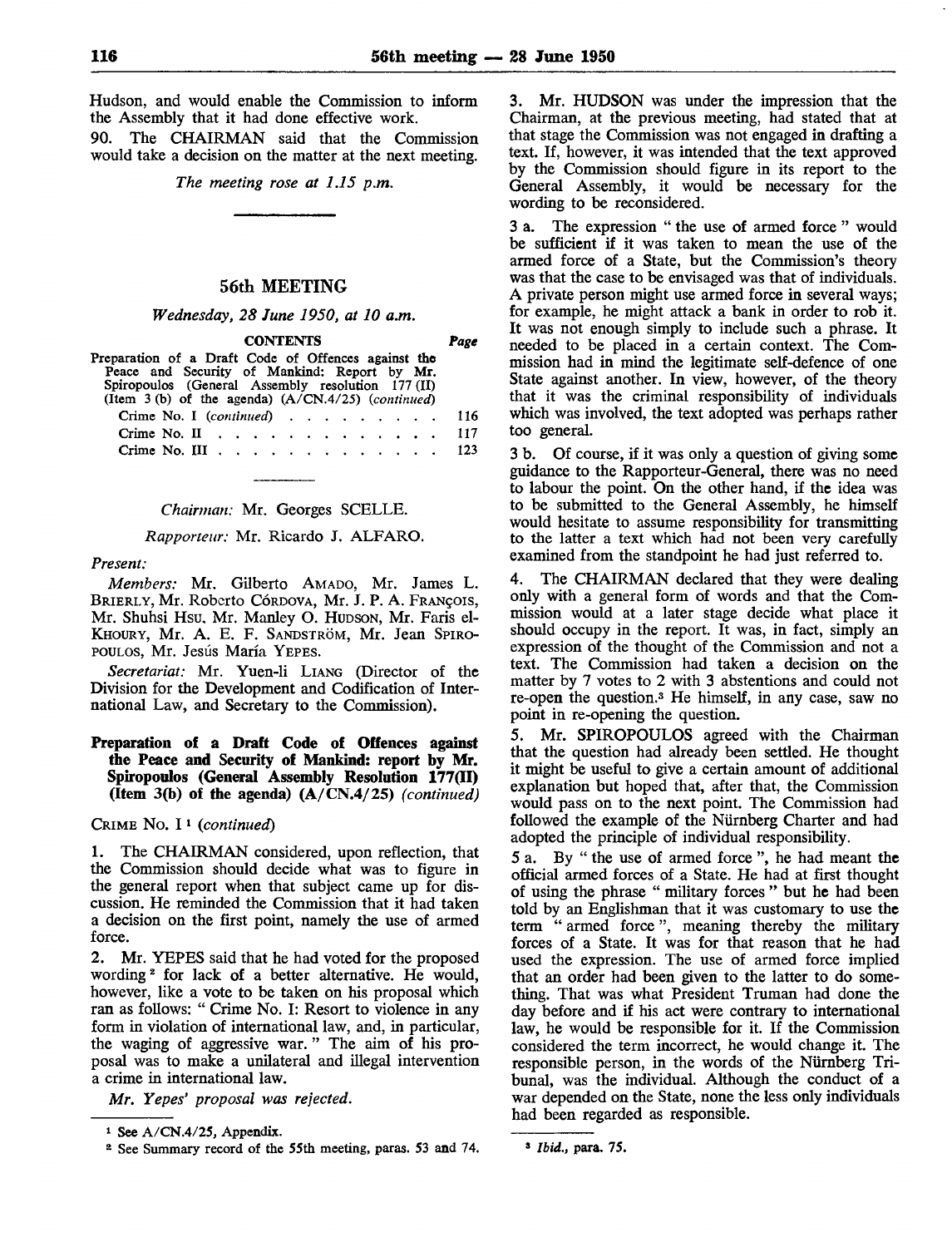5 b. As he had stated in paragraph 61 of his report, Crime No. I: " The text of Crime No. I envisages the case of a *State action* and, consequently, the criminal responsibility under international law of persons acting on behalf of the State. However, nothing excludes the responsibility of private persons if such a responsibility can be construed on the basis of the punishable acts mentioned in Section V below." Action might be taken against all persons who had participated in the crime on the ground that they had assisted the 'government. The records of the Nürnberg Trial and of all the trials by military tribunal in the various countries showed examples of individuals condemned for having assisted the government. Even though such terms were employed, it was only the individuals who were criminally responsible.

5 c. In the case of Crime No. II: " The invasion by armed gangs of the territory of another State ", the position was different. In that case, the reference was to persons acting as members of a gang. In the first crime, the armed force of a State was involved, but in the second one, only acts of individuals.

6. Mr. SANDSTRÔM considered that the question raised by Mr. Hudson was also relevant to other crimes. He accordingly thought it desirable to consider it in connexion with Crime No. I.

7. The CHAIRMAN declared that the Commission, having adopted the text the day before, could not go back on it. The Rapporteur had given a very clear explanation but he (the Chairman) thought all the members of the Commission had already had in mind the ideas he had expressed. It was possible to talk of responsibility of individuals for the reason that those individuals were part of the government. He considered the discussion on the first point to be closed.

8. Mr. HUDSON remarked that the decision taken the day before referred only to the term " in violation of international law ". He accepted the Chairman's ruling but the point he had mentioned had never been considered by the Commission. He considered that the Rapporteur had not made clear what was in his mind.

9. The CHAIRMAN remarked that the Commission would come up against the question again in connexion with the crimes to follow, where it was a case of individuals not forming part of the government.

10. Mr. HUDSON asked why there should be no stipulation to that effect in the actual definition of the crime.

11. The CHAIRMAN said he could only point out that the previous day seven members of the Commission had declared themselves satisfied with the text.

12. Mr. SPIROPOULOS thought that there was no real difference of opinion and added that in his new report he would take Mr. Hudson's observations into account and clearly define the terms used.

CRIME No. II<sup>4</sup>

13. Mr. ALFARO thought it would be advisable to

express the opinion enunciated under that heading in clearer terms. The aim and scope of the provision should be clearly stipulated. Furthermore, reference was made to another State, without any reference having been made to a first State.

14. Mr. HUDSON shared Mr. Alfaro's view and added that he felt somewhat uncertain as to the sense to be given to the English word " gang ", though he found the French term " bande " very satisfactory.

Mr. SANDSTRÖM returned to the question raised by Mr. Hudson in connexion with Crime No. I, since it was also relevant to Crime No. II. There was no clear indication of the conditions under which the crime must be committed in order to constitute a crime under international law. Paragraph 35 of the report stated the following: " The above-mentioned declarations, discussions, resolutions, facts and considerations lead to the *positive* conclusion that the ' code of offences against the peace and security of mankind ' is intended to refer to acts which, if committed or tolerated by a State, would constitute violations of international law and involve international responsibility. " That thought did not however find expression in the text of the draft Code. The boundary line separating a crime under international law from a crime under municipal law needed to be fixed.

16. Mr. SPIROPOULOS stated that it would be sufficient to add to the text the words: " committed or tolerated by a State ".

17. Mr. SANDSTRÔM pointed out that the only word defining the crime was the term " invasion ", which was a rather vague one. Would, for instance, an invasion by a gang of smugglers come under the provisions of the text?

18. Mr. SPIROPOULOS replied that, should the State tolerate such an invasion, it would thereby incur international responsibility.

19. The CHAIRMAN asked what was the position in cases where such acts were committed in spite of the State.

20. Mr. SPIROPOULOS considered that, in such cases, the State was only under the obligation of punishing the offenders.

21. The CHAIRMAN thought it would be advisable clearly to state whether the fact of a member of an armed gang penetrating the territory of another State was considered as a crime in international law.

22. Mr. SPIROPOULOS recalled that in paragraph 62 of his report under Crime No. II he had stated: " Whereas, under Crime No. I, a soldier, when employed in a military action, is exempted from criminal responsibility under international law (it is in this way that the various military tribunals, including the Nürnberg Tribunal, have interpreted the ' crime against peace '), according to the definition of Crime No. II, *any person,* member of an armed gang, shall be considered as criminally responsible and consequently punished. "

23. Mr. SANDSTRÔM pointed out that nothing of what had just been said figured in the draft Code and

See A/CN.4/25, Appendix.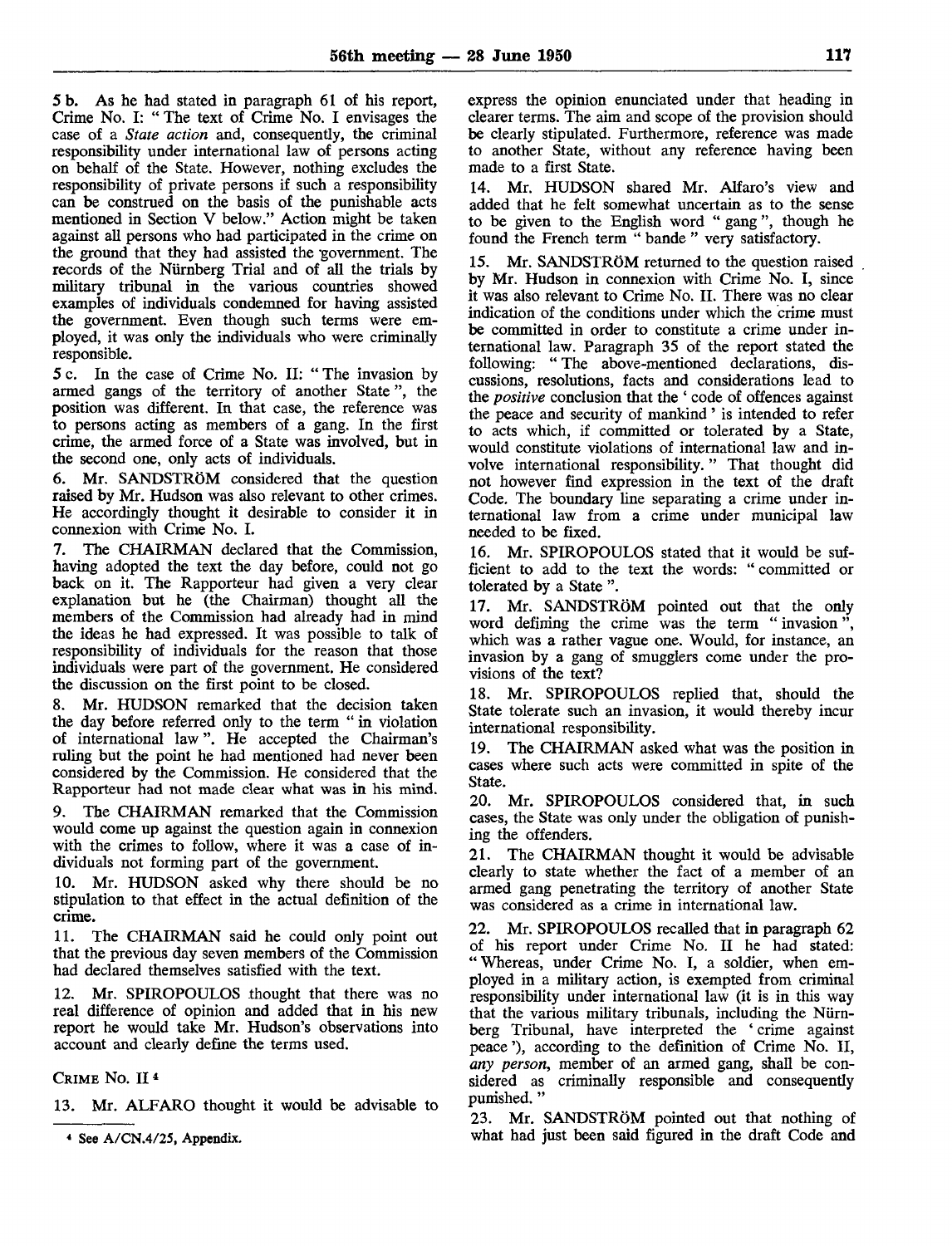that it would be necessary to include an adequate definition of the crime in the latter.

24. Mr. SPIROPOULOS asked for a concrete proposal to be submitted.

25. The CHAIRMAN observed that, in the case of a gang of individuals committing depredations on the territory of a neighbouring State, the crime involved was one under municipal law not covered by the provisions of the definition of Crime No. II.

26. Mr. CÓRDOVA quoted the example of the Mexican bandit, Villa, who had attacked the village of Columbus in the United States. The Mexican Government had not tolerated that action and it had therefore been a private crime. Crime No. II, however, concerned the criminal responsibility or organs of the State. The definition should begin with the words: " The fomenting or toleration of  $\ldots$ " as in that of Crime No. III.

27. Mr. YEPES thought that the doubts expressed were all due to the text's lack of clarity. He proposed the following wording: "The invasion of the territory of a State by armed gangs with a view to disturbing international peace or internal order, in cases where the State, in which the gang was organized, authorized or tolerated the invasion ".

28. Mr. SPIROPOULOS accepted that proposal.

29. Mr. HUDSON expressed agreement with Mr. Yepes and Mr. Sandstrôm. To talk of invasion of a territory was not enough. The aim of the invasion should be specified. When Villa invaded the village of Columbus it was simply in order to pillage it. The Commission had in mind a political aim.

29 a. Crime No. II must be distinguished from Crime No. I and that could be done by amending the wording of definition No. I so as to run: " The use of the armed force of a State against another State..." He considered the French word " emploi " more appropriate than the English word " use ". The amendment clearly brought out the distinction between the two crimes.

29 b. Furthermore, it was essential to add to the definition of Crime No. II a phrase making it clear that the invasion must have a political end and he would accordingly suggest the following text: " The invasion of the territory of a State for a political end by armed gangs based on the territory of another State ".

30. Mr. SPIROPOULOS found that text acceptable. 31. The CHAIRMAN said he was not quite satisfied, since the element constituting an international crime was not the end pursued but the fact that the State had tolerated the act.

32. Mr. HUDSON replied that, in that case, it would be necessary to punish the individuals forming the governments which had tolerated the act. When General Villa had invaded New Mexico, he had done so to bring back plunder and had not thereby committed an international crime against peace and security. If he had been captured in the United States he would have been tried there and the same would have been true had he been taken in Mexico. If it was considered that the crime consisted in the encouragement or toleration by a State of incursions into the territory of another State

by armed bands based on the first State, the text would need recasting.

33. Mr. YEPES reminded the Commission of the proposal he had made on those lines.

34. Mr. SPIROPOULOS explained that, in the case of the first crime, an act of the State was involved; it was the State which despatched its forces. In the second case, the responsibility of the members of the gang was involved. When there was action by a State, the ordinary soldier was not responsible, whereas in the case of Crime No. II, all the members of the gang were responsible because they had themselves banded together to form the organization. The responsibility of those forming the government could also be involved but that eventuality was provided for in Crime No. X (incitement and complicity: see paragraph 84 of the report).

34 a. It was for the Commission to judge whether it wished to attribute the responsibility for such acts to the members of the governments or to the members of the gang. He had been won over to the second view by consideration of the example of Greece. The persons who had invaded Greece had committed an international crime.

35. The CHAIRMAN considered that a band of criminals invading a State without the support of another State was committing a crime under municipal law. For a crime under international law to exist, either the complicity of the government or a political end was essential.

36. Mr. CÓRDOVA thought that a very clear distinction must be made between the two crimes. If a gang crossed the frontier in search of plunder, the conclusion would have to be that the crime committed was one under municipal law. There could, of course, be a question of international responsibility if the government of the country from which the gang came had neglected its duty to see that the latter did not cross the frontier. That, however, was a civil responsibility of the State. In the case he had quoted, the United States of America might have claimed compensation from Mexico for its neglect but the criminal responsibility of the members of the Mexican Government would not have been involved. The case would have been quite different if the latter had tolerated, encouraged or ordered an invasion for a political end. In that case, the criterion would be the fact that international peace and order were at stake, and the act would thereby become a crime under international law. The particular crime in question was covered by the definition of Crime No. III.

37. Mr. SPIROPOULOS said that Crime No. Ill was the fomenting of civil strife. If, however, the State encouraged the formation of gangs to invade a small country; if, for example, North Korea sent gangs into South Korea to overthrow the Government, it would not be a case of civil strife in Southern Korea and such an act would accordingly not come under the heading of Crime No. III. He had himself wondered whether it would be advisable to establish the responsibility of the members of a gang. If the Commission, on the other hand, preferred simply to attribute responsibility to the members of the government which had tolerated the activity of the gang, he was prepared to accept the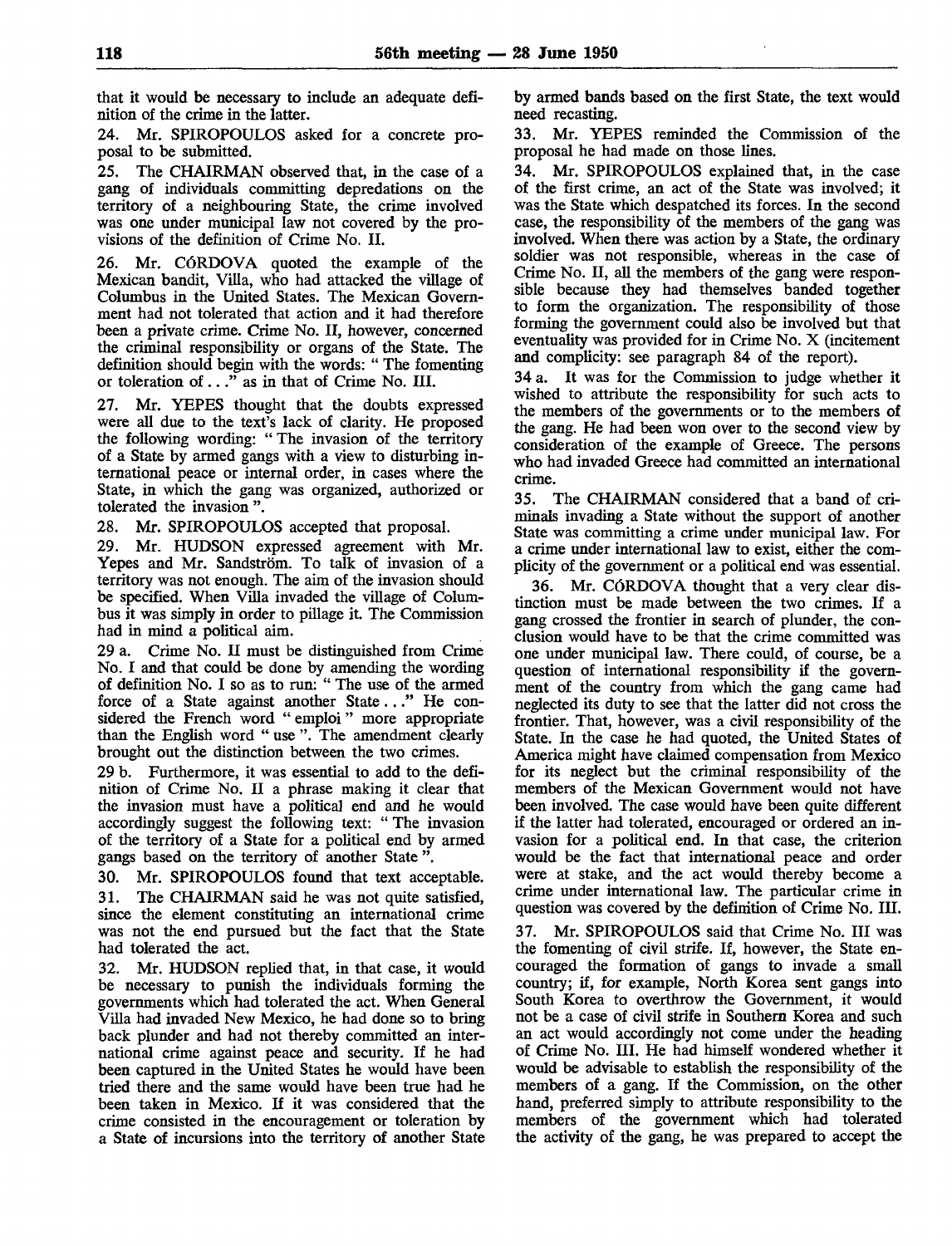Commission's decision. The whole question was a matter of taste.

38. Mr. AMADO agreed in principle with the other members and particularly with Mr. Córdova. He felt that an international jurisdiction was not necessary for the repression of Crime No. II. National tribunals were quite adequate to deal with it. The invaded State could by virtue of its national legislation against illegal entry into the territory, violence etc., arrest, try and punish the authors of the invasion. It could furthermore claim compensation from the State whose nationals the invaders were on the grounds that the latter had not taken sufficient care to prevent the invasion. To call such an act an international crime would only complicate matters and result in the action of the national jurisdiction being hampered by a clash with international jurisdiction. If the crime was to be characterized as an international crime, the end pursued would have to be clearly stated.

39. Mr. el-KHOURY recalled that after the First World War d'Annunzio had occupied Fiume on his own initiative. He had been neither encouraged nor sent by the Italian Government. Although his act was an example of Crime No. II, neither he nor the Italian Government had been held responsible for a crime. On the contrary, his action had been confirmed by the Peace Conference. At the same period, the sheikh of a Syrian tribe had seized part of the Euphrates Valley belonging to Iraq and the Peace Treaty had subsequently confirmed that annexation. Both incidents came under the definition of Crime No. II and yet had not been regarded as international crimes, since it had been considered that the territories belonged by right to the State of which the invader was a national.

39 a. The question was thus a complicated one. It was not the mere fact of invasion which constituted the crime. The text was inadequate on that point and the Commission's discussions would serve as a guide to the Rapporteur for drawing up a new text. He believed he was right in saying that Mr. Spiropoulos did not regard the existing text as final and would have no objection to its being amended.

40. Mr. ALFARO thought that all the members of the Commission held the same view with regard to Crime No. II. They wished to avoid repetition of the crime committed in Colombia in 1932 (Leticia dispute), in Greece and at Fiume.

40 a. It could happen that a government tolerated the organization of an armed band so that the latter might bring about a situation desired by that government. As far as Peru was concerned, the Government of that country would never have invaded a territory recognized by treaty as Colombian, but someone no doubt thought that the creation of a *de jacto* situation might enable the question to be reviewed.

40 b. The organization of gangs, the giving of encouragement to them and the toleration they enjoyed when invading the territory of another State for a political end were the things which the Commission was seeking to define. It had not in mind smugglers or

plunderers. He accordingly thought that the text might run:

" The invasion of the territory of a State by armed bands organized in another State which instigates, supports or tolerates the invasion."

One might use the word " incursion " instead of " invasion " or even both terms at once.

41. The CHAIRMAN wished to add in support of what Mr. Alfaro had said that the Disarmament Conference had envisaged that the furnishing of support by any State to armed bands organized on its territory and invading the territory of another State or the refusal in spite of the request of the invaded State to take on its territory all the measures in its power to deprive the said bands of all help, might constitute an aggression (Fifth Fact constituting Aggression).<sup>5</sup> The Commission was considering whether toleration by or assistance from a government should be regarded as a crime. It might be that the band itself could also be charged with an international crime if its aim was a political one. There could therefore be two crimes and a further article would need to be added.

42. Mr. SANDSTROM thought that if the responsibility of the members of the government was given first place, the members of the band could be charged under the heading of complicity. It was in conformity with natural order to give first place to the activities of the government.

43. Mr. HSU had desired some time back to suggest a text to replace that proposed in the report, but since that time certain members of the Commission had expressed the idea he had had in mind. The invasion by an armed band could be considered as an international crime but there were two sorts of invasion: invasion tolerated by the government or taking place at the order, whether explicit or implicit, public or secret, of the government; and secondly, invasion by independent bands receiving no orders or assistance from the government but hoping that their action would be confirmed if successful. It was difficult to draw up a text allowing for those two situations but he suggested the following:

" The invasion by armed bands of a neighbouring

State on order of a government or independent of it." 44. Mr. CÓRDOVA considered the distinction very important. Certain Mexican bandits who had plundered United States territory had sometimes enjoyed the toleration of Mexican frontier officials. When such was the case, and provided only plundering was involved, the State to whom the officials belonged should be liable only to pay compensation. However, in his opinion, there would be a case of crime under international law and the officials in question would be criminally responsible if the invasion had been carried out for political ends.

He proposed the following text:

" The fomenting or tolerating by officials of a

<sup>5</sup> See League of Nations Document: *Conference for the Reduction and Limitation of Armaments,* Conference Documents, vol. II (1935) IX. 4. p. 681 (Conf. D/C.G. 108) (L.o.N. P. (1935) IX. 4).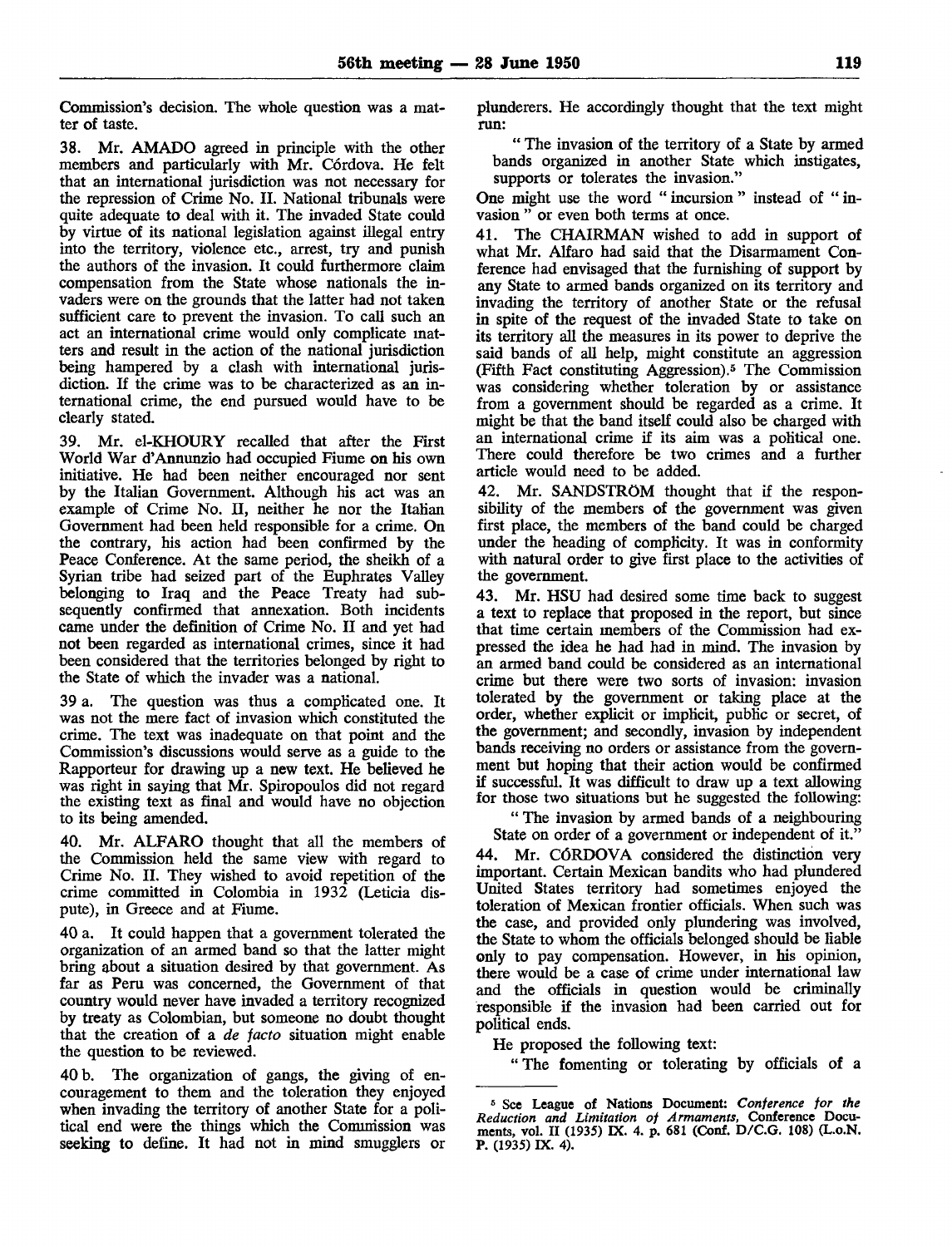State of incursions from its territory into the territory of another State of armed bands with the intention to bring disorder in the latter State."

45. Mr. SPIROPOULOS said he had put in a considerable amount of work on the text. All the provisions he proposed were mutually interconnected. Whereas the Disarmament Conference had approached the question from the standpoint of the responsibility of the State, the current viewpoint was different. As far as he was concerned there was only one question. His mind, however, was not made up as to whether, in order to constitute an international crime, an incursion must have a political end. He had thought that if an incursion was inspired by a political motive it was without doubt an international crime. If, however, it was decided to add the stipulation " for political ends " the question would then arise as to whether the Commission wished to make provision for the responsibility of the members of a gang or not. If a political crime were involved, in his opinion, the responsibility of the members of the gang would have to be established.

45 a. Basis of discussion No. 2, appearing in the Appendix to his report, ran as follows:

" Any person, acting in an official capacity or as a private individual, who commits any of the acts mentioned in Basis of discussion No. 1 shall be responsible therefor under international law and liable to punishment."

The second paragraph of the same ran:

" Any person in an official position, whether civil or military " (hence even members of the government) " who fails to take the appropriate measures in his power and within his jurisdiction in order to prevent or repress acts punishable under this Code shall be responsible therefore under international law and liable to punishment."

Those two provisions constituted a general rule applicable to all the crimes.

46. Mr. CÓRDOVA said he was aware of the text of paragraph 2. Nevertheless, for officials to be criminally responsible, they would have to have had knowledge of the political aim of the invasion, otherwise it would only be a case of a State failing through neglect to prevent a crime.

47. Mr. SPIROPOULOS replied that in the text in question criminal responsibility was involved. Care must be taken not to draft a bad text. It was clear that the civil responsibility of the State could also be involved.

48. The CHAIRMAN pointed out that the definition of Crime No. II spoke of an invasion by an armed gang. Such an invasion might take place for a political end or for purely private ends. The question of the responsibility of officials was dealt with in Basis of discussion No. 2.

49. Mr. YEPES thought that the discussion was getting out of hand. The Commission had begun by discussing Crime No. II but had switched over to Basis of discussion No. 2. He asked for his proposal to be put to the vote first. He was not opposed to amendments being made to it but, in accordance with the rules of procedure, he would insist on its being put to the vote.

50. The CHAIRMAN did not consider that the discussion was lacking in coherence. The Commission had just heard an explanation by the Rapporteur on the way in which the texts he had proposed were mutually interconnected.

50 a. He declared the general discussion of Crime No. II to be closed.

51. Mr. YEPES affirmed his willingness to amend his original proposal.

52. Mr. HUDSON thought that Mr. Yepes might find the following wording acceptable: " The encouragement or toleration by a State of incursions by armed bands conducted from its territory into the territory of another State for political purposes ". Mr. Spiropoulos, he continued, would like it to be stipulated that the members of the gang itself, whether encouraged by the State or not, should be regarded as the authors of an international crime. On that point there was a difference of opinion with regard to which the Commission might take a decision. The question was whether the members of gangs committed an international crime when acting on their own behalf but for a political end, or whether an international crime was involved only when the members of a government tolerated or encouraged the activities of the gang.

53. Mr. YEPES accepted the wording proposed by Mr. Hudson.

54. Mr. CÓRDOVA thought it would be advisable first to decide whether the Commission wished to deal with the question of the individual responsibility of the members of the gang. The Commission could then pass on to the other points.

55. Mr. ALFARO felt that the Commission should bear in mind Mr. Sandström's remark that, if encouragement by the State was regarded as the essential element of the crime, then the members of the gang could be charged only with complicity. The fact was, however, that the invaders were the principal authors, whether encouraged or not. The question of toleration was another matter.

56. Mr. HUDSON remarked in illustration that Villa had possessed an army. Was it the view of members of the Commission that all the soldiers of that army should have been punished ? They had violated United States territory in order to take what they wanted for carrying on the struggle against the Mexican Government. They had been pursuing a political end, but only vis-à-vis the Mexican Government. Did members wish to rule that all those soldiers had been guilty persons ?

57. The CHAIRMAN replied that such a case was a crime under municipal law which only became an international crime when, in the first place, a political end was involved and when, secondly, the crime was committed with the complicity of the government. In such a case, one had, on the one hand, the crime of the gang and, on the other, the crime of the government.

58. Mr. HUDSON put forward the hypothesis that Villa had hoped his incursion into United States ter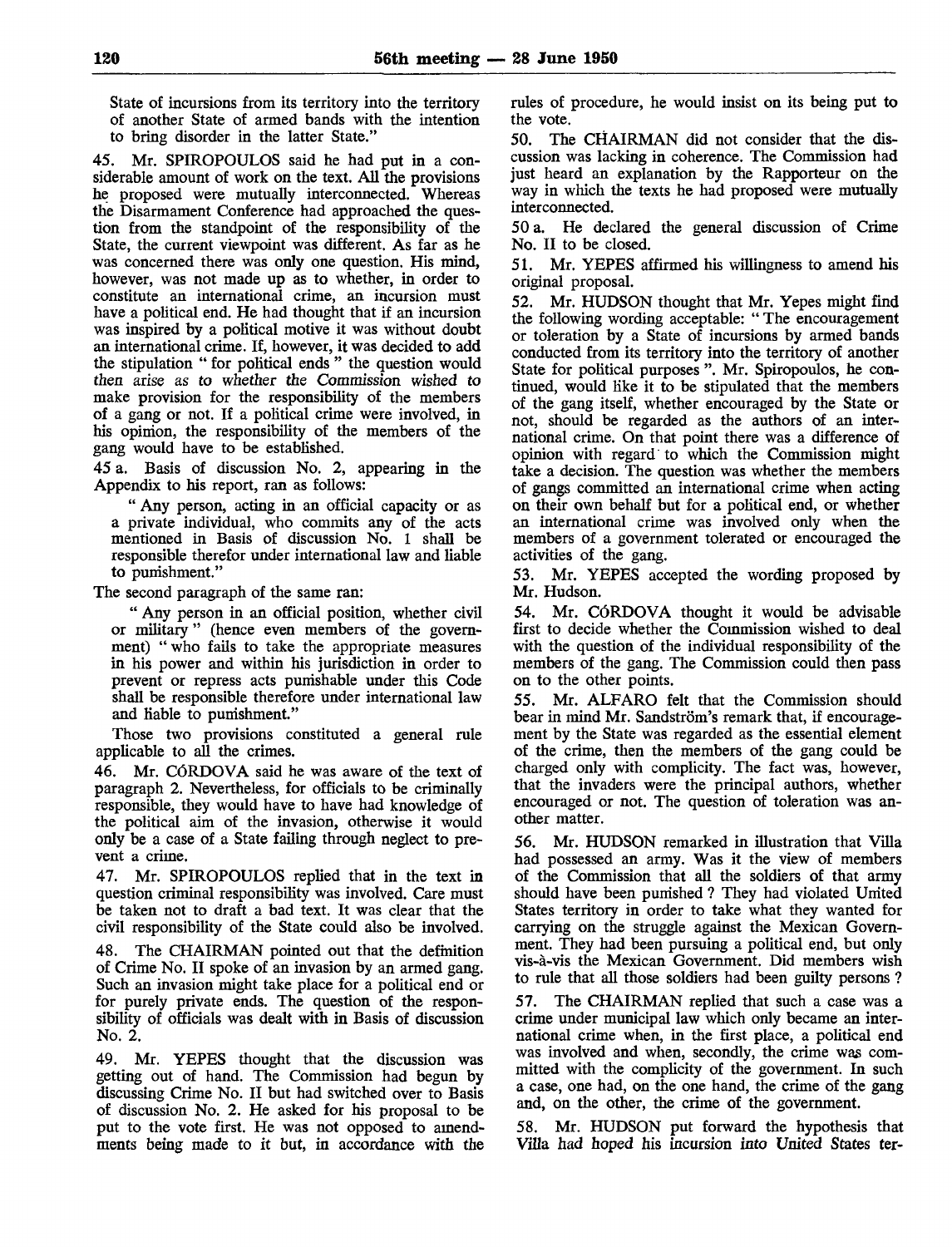ritory would provoke war between the United States and Mexico and thereby bring about the fall of the government he was fighting. In that case, a political end would exist.

58 a. Mr. AMADO thought that great caution should be exercised on the question and that the Commission should carefully consider whether the amendment submitted by Mr. Yepes should be incorporated in the wording of the formula to be found in the report.

59. The CHAIRMAN stated that the Commission had before it two amendments: one submitted by Mr. Yepes and the other by Mr. Hudson. In his opinion, the two texts were very similar in content.

60. Mr. CÓRDOVA was of the opinion that the Commission could not continue the discussion unless it took a decision on the question put to it by Mr. Spiropoulos; namely whether the Commission wished to consider the problem of the criminal responsibility of the individuals forming a gang. If the Commission decided that it did not wish to do so, then and then only could it proceed to consider the various amendments submitted.

61. Mr. HUDSON thought that Mr. Yepes' amendment could, with some slight modification, prove satisfactory to Mr. Córdova.

62. The CHAIRMAN read out the amendment submitted by Mr. Yepes which was as follows: " The invasion of the territory of a State by armed gangs with a view to disturbing international peace or internal order, in cases where the State, in which the gang was organized, authorized or tolerated the invasion ".

62 a. The amendment implied that the crimes would be committed by reason of the fact that the State had authorized them. In his view, that excluded the individual responsibility of the members of the gang.

63. Mr. HUDSON suggested that neither Mr. Yepes' amendment nor his own in any way ruled out the criminal responsibility of individual members of an armed gang.

64. Mr. YEPES stated that his proposal was intended to apply to crimes committed by the State itself, but he certainly did not rule out the criminal responsibility of individual members of an armed gang which involved complicity or connivance on the part of the State to which the gang belonged.

65. Mr. HSU proposed suspending the meeting to enable the various amendments submitted in the course of the meeting to be distributed. He found it impossible to continue the discussion without having before him the exact text of all the amendments.

66. The CHAIRMAN agreed. Before suspending the meeting, he would, however, read out the text of Mr. Hudson's amendment which ran as follows:

"The encouragement or toleration by a State of incursions by armed bands conducted from its territory into the territory of another State for political purposes."

and of an amendment submitted by Mr. Alfaro:

" The invasion of a territory of a State by armed bands organized in another State which instigates, supports or tolerates the invasion. "

67. Mr. HUDSON asked the Chairman whether it would not be better to put to the vote first the preliminary question raised by Mr. Córdova as to whether the Commission wished to envisage in the draft code the criminal responsibility of members of armed bands. 68. The CHAIRMAN announced that the text of the preliminary question relating to Crime No. II formulated by Mr. Hudson and the text of the amendments *<sup>6</sup>* to the wording of Crime No. II as drawn up bu Mr. Spiropoulos, had just been distributed. He requested the Commission to take a decision in the first place on the preliminary question whether the Commission wished to envisage the criminal responsibility of members of armed gangs. It was essential for the Commission to come to a definite decision as to whether it wished, in the draft Code, to envisage the individual criminal responsibility of the members of a gang under international law.

*The Commission decided by 8 votes to 4 to envisage the individual criminal responsibility of members of armed gangs.*

*69.* The CHAIRMAN said that the Commission had still to determine the conditions required for a crime under international law to be considered as committed. 70. Mr. SPIROPOULOS considered that all the amendments submitted to the Commission referred to governments and not to individuals.

71. Mr. HUDSON said that after the recent vote, he saw no further point in maintaining his amendment.

72. The CHAIRMAN said that the Commission had just discussed the question of the personal responsibility of the members of an armed gang and it was on that preliminary point that the vote had been taken. The text of the amendments, on the contrary, referred exclusively to States and their responsibility for the activities of the gangs. The question of the responsibility of the armed gang as a whole remained open.

73. Mr. YEPES thought that although the Commission should consider the question of the responsibility of the gangs as a whole he would like first of all to consider the question of the responsibility of States.

The CHAIRMAN said that the next point on which the Commission would need to take a decision was that of whether an armed gang committed a crime under international law when invading the territory of another State for a political end or with the intention of creating disorder.

75. Mr. YEPES observed that the question was a very difficult one to decide and would require careful examination. He accordingly suggested appointing a drafting committee to study the problem and to report to the Commission at its next meeting.

76. The CHAIRMAN was not in favour of the suggestion which would, he thought, result in further loss of time. In any case, at that stage the matter before the

<sup>&#</sup>x27; See paras. 42, 43, 51 and 62 *supra.*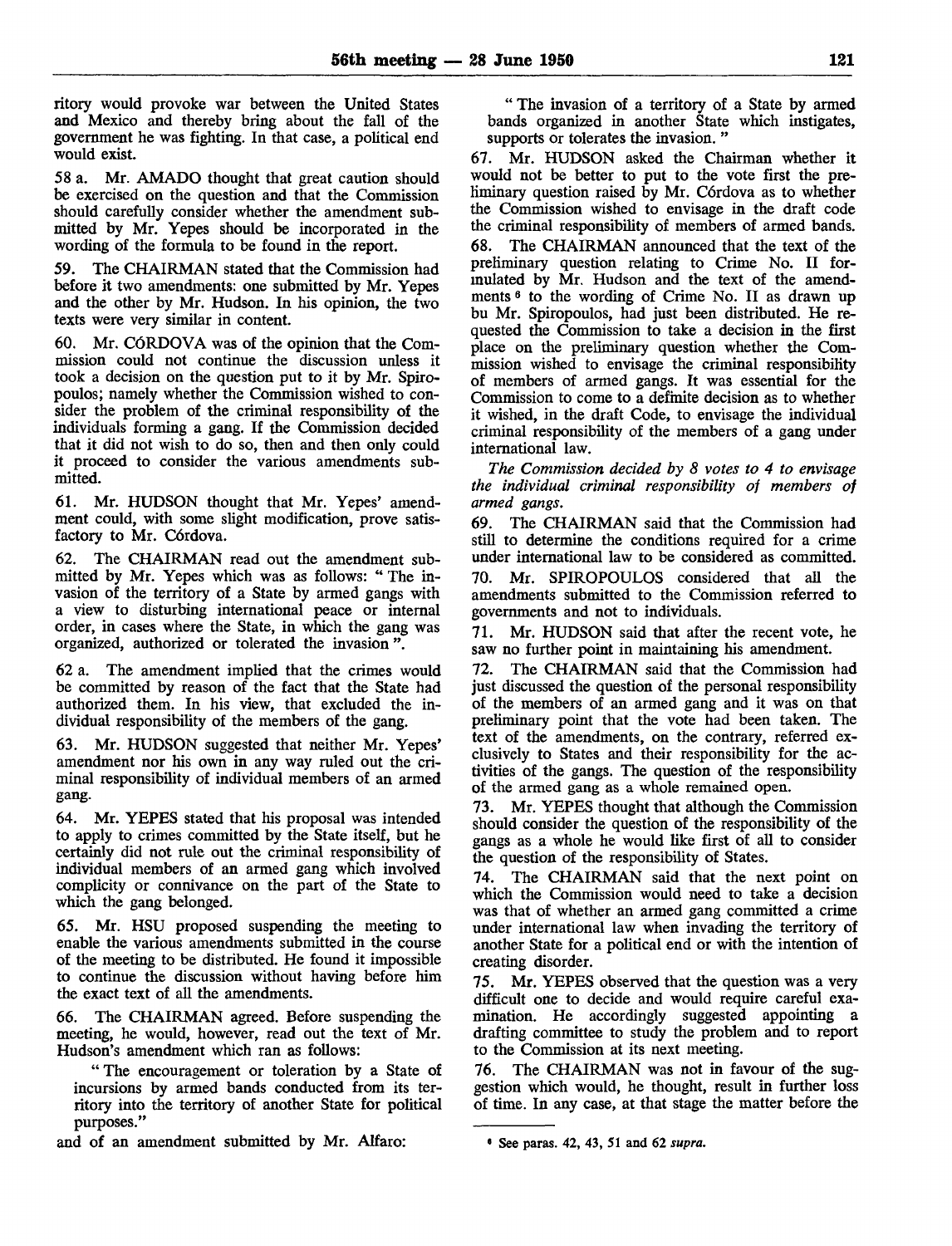Commission was not a question of drafting but a decision of principle.

77. Mr. SPIROPOULOS said that, since the principle had been laid down by the Commission, he would suggest that he himself should draft the text.

78. The CHAIRMAN recalled the fact that the Commission had decided that the head of an armed gang and all the members of that gang should be considered as criminally responsible in the case of an invasion of the territory of another State. The question of ami or motive remained open.

79. Mr. ALFARO thought that the Commission should take a decision on two further points. In the first place, it should decide whether the responsibility under international criminal law of the members of the armed gang was dependent or not on the fact that the invasion had been tolerated by the State from whose territory the invasion was conducted. Secondly, it should decide on the question of the responsibility of the State itself in the event of such an invasion.

80. The CHAIRMAN declared that he did not follow the first point raised by Mr. Alfaro. It seemed quite clear to him that the criminal responsibility of the members of an armed gang was in no way dependent on the question whether the State tolerated the Invasion or not.

81. Mr. HUDSON remarked that there were, in fact, two distinct cases: an invasion made with the authorization of the State and that made without such authorization. In both those cases, however, the criminal responsibility of the members of the armed gang was involved.

82. The CHAIRMAN agreed with the distinction drawn by Mr. Hudson. In his opinion, the Commission had already decided in the affirmative that the international criminal responsibility of members of an armed gang was involved when the State authorized the invasion. It remained to take a vote on the question whether such responsibility was involved even when the State had not consented to the invasion.

*The Commission decided by 7 votes to 4, with 1 abstention, that the criminal responsibility of members of an armed gang was involved, even when the State had not consented to the invasion.*

83. The CHAIRMAN said that one last question remained to be decided in connexion with the crime, namely, the conditions to be fulfilled for the responsibility of the members of the gang to be involved. He would put to the vote the question whether such responsibility existed only when the invasion had a political end.

*The Commission decided by 11 votes, with 1 abstention, that the criminal responsibility of the members of an armed gang existed only when the invasion had a political end.*

84. The CHAIRMAN stated that, by its last vote, the Commission had decided that it considered that a crime under international law on the part of the members of an armed gang could be said to exist only when the invasion had a political end. He wondered whether

it would not be a good idea to add the provision that the end might be that of disturbing the peace.

85. Mr. ALFARO thought it was sufficient to say that the invasion should " have a political end".

86. The CHAIRMAN, agreeing with Mr. Alfaro, proposed that the Commission should consider the texts relating to the responsibility of the State and laying down the criminal responsibility of the government, as for example in the amendment proposed by Mr. Córdova relating to the responsibility of the officials of a State fomenting or tolerating an invasion conducted from the territory of that State against the territory of another State by an armed gang with the intention of bringing about disorder in the latter State.

87. Mr. HUDSON did not think that the Commission could consider the amendment at that stage. It covered the same facts as those dealt with in Basis of discussion No. 2, paragraph 2 (A/CN.4/25, Appendix), which was due to be studied by the Commission later.

88. Mr. YEPES did not agree with Mr. Hudson. Basis of discussion No. 2 concerned the responsibility of persons in an official position, whether civil or military, but not that of the State. It referred therefore to complicity but not to the direct and immediate responsibility of the State, which was the question that the Commission should consider.

89. Mr. SPIROPOULOS explained that the question of complicity was catered for under Crime No. X.

90. The CHAIRMAN thought the Commission was faced with a question of principle—namely, should a provision be inserted in the code " specifying that the State which authorizes or tolerates an invasion is guilty of a crime ". The Commission had already decided that, for the purposes of the code, the responsibility of the State meant the responsibility of those taking part in the government.

91. Mr. AMADO thought that the question of the complicity and responsibility of persons in official positions should be discussed when the Commission came to consider Basis of discussion No. 2. He proposed that they should pass to the consideration of Crime No. III.

92. Mr. CÓRDOVA said he would like to explain why he had voted as he had. When the preliminary question had been put, he had voted against the members of an armed gang being regarded, in the draft code, as criminally responsible under international law. As the majority of the Commission had voted in favour, however, he had then voted for the limitation stipulating that in order to constitute a crime under international law the invasion must have a political end.

93. Mr. HUDSON and Mr. BRIERLY announced that they had voted in the same manner.

94. The CHAIRMAN asked the Commission whether it wished to pass forthwith to the consideration of Crime No. III or whether it wished to introduce into the draft code a new crime relating to the complicity of the State.

*The Commission decided by 11 votes to proceed to consider Crime No. HI.*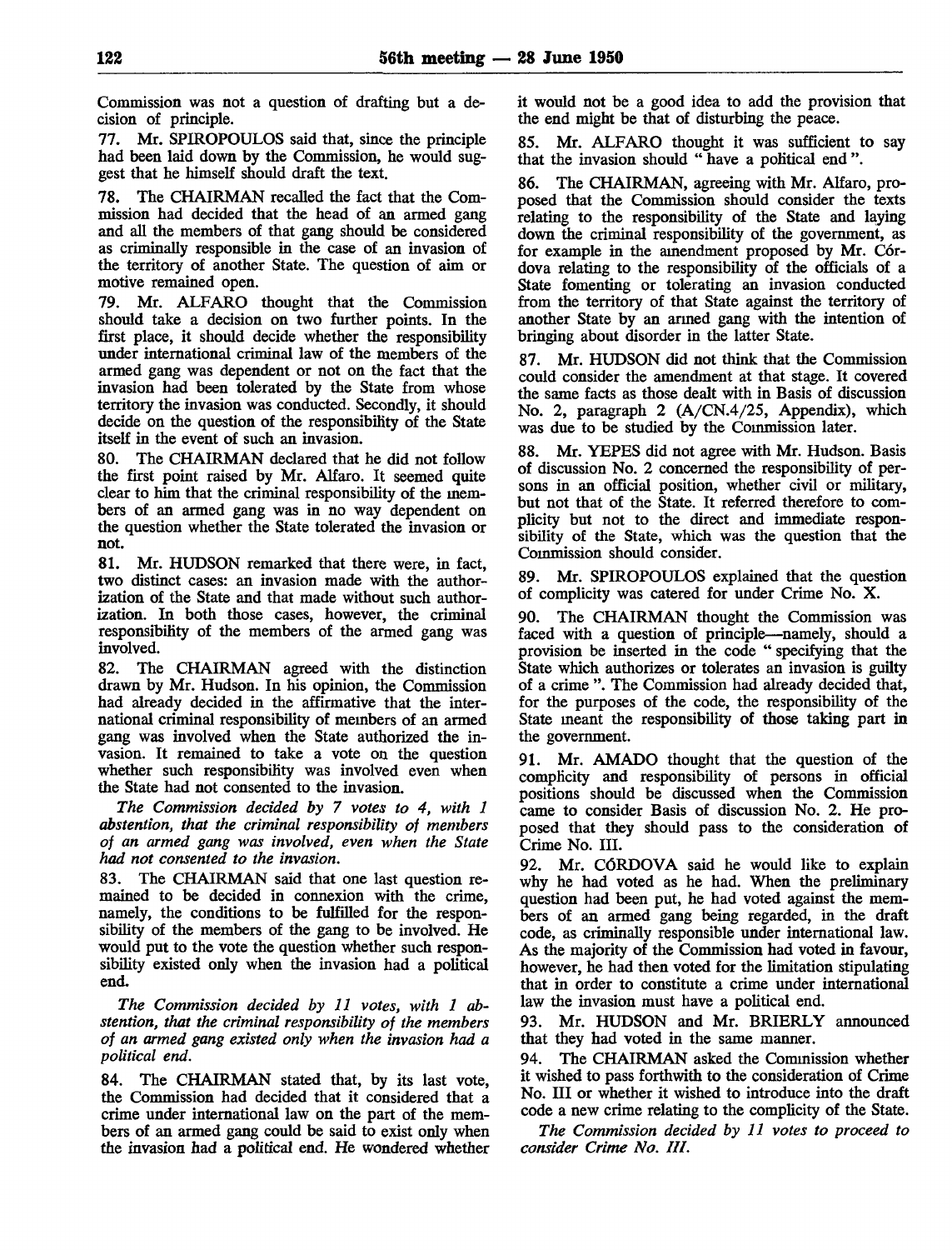## CRIME No. III<sup>7</sup>

95. Mr. HUDSON thought that the formulation of the crime in the draft code was too vague. To illustrate why he thought that the text should be more clearly worded, he would give a few examples. Let it be supposed that during a period of political unrest and uncertainty in France, he made a public speech in New York in which he expressed the hope that a particular party would win the elections, adding that, if it did not, he hoped that the party would seize power by force. Let it further be supposed that he had a large number of friends in France who gave wide publicity to the speech. In such a case, he might be said to be engaged in fomenting civil strife in France. On the other hand, he would be speaking in a country which guaranteed all its citizens freedom of speech and of expression of thought, rights which he wished to exercise. Thus, in speaking in New York, he was acting perfectly in accordance with the laws of his own country. However, the draft Declaration on Rights and Duties of States stipulated in article 4 that it was the duty of every State to prevent the organization within its territory of activities calculated to foment civil strife in the territory of another State. He thought that, having spoken *in* a personal capacity, he could not be accused of having organized an activity of that kind.

95 a. To give a further example: let it be supposed than he wrote 100,000 letters to persons residing in France whose addresses he had been able to obtain, suggesting that they should take part in a particular seditious movement. There again he would be acting in a personal capacity and, once more, his right to freedom of expression would have to be taken into consideration. In the United States of America, there was very strong opposition to the thesis that such individual activity could be regarded as involving the personal responsibility of the author of the letter.

95 b. He thought that the Commission should decide to clarify the wording of Crime No. Ill in order clearly to determine the cases of responsibility under international law which could be covered by the code. Accordingly, he would like to propose the following definition for Crime No. Ill: " The encouragement or toleration by officials of a State of the organization within its territory of activities calculated to foment civil strife in the territory of another State."

96. Mr. SPIROPOULOS remarked that Mr. Hudson had raised a number of problems relating to the fomenting of civil strife in another State and had drawn certain conclusions from the draft Declaration on Rights and Duties of States which he had then applied to the case of an individual. The draft Declaration, however, applied only to States and had been drawn up with sole regard to States. If the Commission wished to know how he, as Rapporteur, had approached the question of the fomenting of civil strife in another State it would need to look at the code as a whole. He had based his code not only on the draft Declaration on Rights and Duties of States but also on the Convention on the Prevention

and Punishment of the Crime of Genocide and had, in fact, modelled his formulation of Crime No. VIII on the actual wording of article II of the said Convention. The case of all the crimes to be found in his code had already been discussed at length by the General Assembly during consideration of the Convention on Genocide and of the draft Declaration on Rights and Duties of States, and he had drawn upon that discussion in his draft code, which dealt with the criminal responsibility of individuals.

96 a. As for the examples quoted by Mr. Hudson, a letter written in a personal capacity to a very large number of friends should not be regarded as an incitement to an international crime. On the other hand, were Mr. Hudson to publish an article in a newspaper calling for help to be given to a particular seditious movement in another country that would, he thought, constitute an incitement to international crime. The Convention on the Prevention and Punishment of the Crime of Genocide, in article IV, paragraph (c) described direct incitement in public as a punishable act. If Mr. Hudson, therefore, published such an article he became liable to legal action. Even in countries where freedom of speech and thought existed, there was, he felt, a limit placed on the expression of thought.

96 b. With regard to persons guilty of fomenting civil strife, he would ask the Commission to refer to paragraph 1 of the commentary given in his report on the definition of Crime No. III  $(A/CN.4/25,$  para. 63) and which ran as follows: " As a rule, fomenting of civil strife in another State is carried out through State action. In that case, the State officials connected with such fomenting shall be considered responsible. If, on the other hand, the fomenting be due to private activities, the responsibility of the State officials of the State from which those private activities emanated will result from their *failure* to prevent or repress such fomenting." He accordingly considered that, according to his formulation of Crime No. Ill, the crime of fomenting civil strife could perfectly well be committed by a private individual.

97. Mr. AMADO regretted that Mr. Spiropoulos had not included the question of propaganda among his Bases of discussion. If it were possible to include such activity amongst those constituting a crime, the cases quoted by Mr. Hudson could be covered. The question of propaganda had been amply discussed during the drafting of the Convention on Genocide and it would, he thought, be possible to introduce that idea into the draft code, among the provisions of Crime No. X for instance. It might perhaps also be possible to formulate a clearer definition of Crime No. III. However, if the Commission did not share that view, he was prepared to accept the existing definition of Crime No. Ill with the addition of a specific reference to the provisions relating to Crime No. X.

98. Mr. HUDSON confessed that he had not been greatly impressed by the explanations given by Mr. Spiropoulos in connexion with the Convention on Genocide. Genocide was a crime under international law wherever it was committed. Civil strife or warfare

<sup>7</sup> See A/CN.4/25, Appendix.